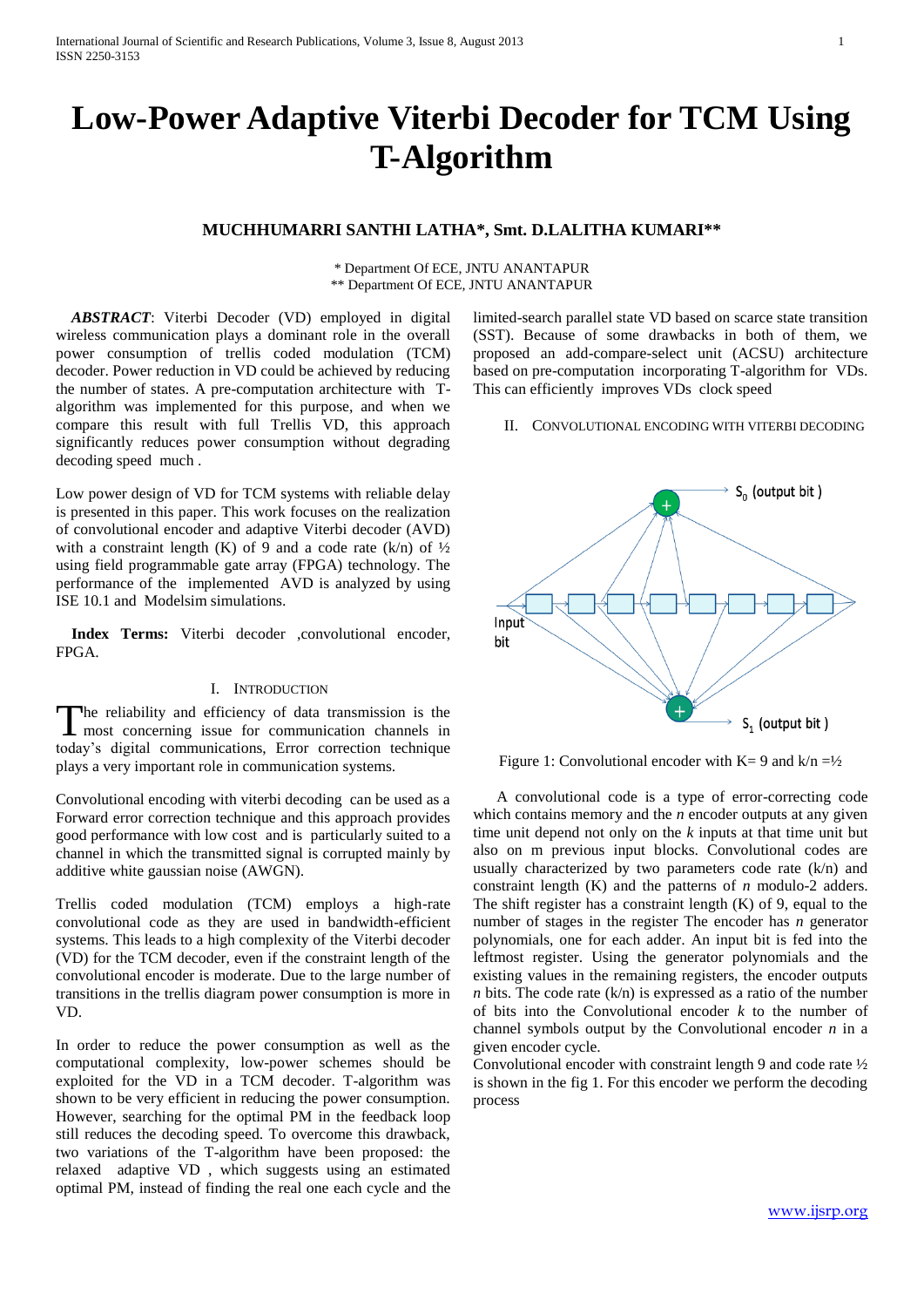

Figure2 : General VD functional diagram.

# **Viterbi decoder:**

 Viterbi decoder functional block diagram is shown in Fig.2. Branch metrics (BMs) are calculated in the BM unit (BMU) from the received symbols..Then, BMs are fed into the addcompare-select unit (ACSU) that recursively computes the PMs and outputs decision bits for each possible state transition. After that, the decision bits are stored in and retrieved from the SMU in order to decode the source bits along the final survivor path. The PMs of the current iteration are stored in the PM unit (PMU). ACSU

implementation is critical because the feedback loop makes it the bottleneck for high speed applications. Furthermore, as K value increases, the power consumption and computation complexity increase exponentially. In the T-algorithm, a threshold T is set and the difference between each PM and the optimal one is calculated. So T-algorithm requires extra computation in the ACSU loop for calculating the optimal PM (minimum value of all PMs)and puncturing states.

# III. PRE-COMPUTATION ALGORITHM

VD for a convolutional code with a constraint length K contains  $2^{k-1}$  states and consider each state receives p candidate paths. First, we expand PMs at the current time slot n  $(PMs(n))$  as a function of  $PMs(n-1)$  to form a look-ahead computation of the optimal PM -  $PM_{\text{opt}}(n)$ . The Branch metric can be calculated by two types: Hamming distance and Euclidean distance If the branch metrics are calculated based on the Euclidean distance,  $PM_{opt}(n)$  is the minimum value of PMs(n) obtained as

 $PM_{opt}(n)$ 

 $=$  min {  $PM_0(n)$ ,  $PM_1(n)$ ,..........  $PM_{2^k-1}(n)$ 

 $=$  min  $\{$  min  $[PM_{0.0} (n-1) + BM_{0.0} (n),$ 

 $PM_{0.1}$  (n-1)+  $BM_{0.1}$  (n),........

 $PM_{0,P}(n-1)+ BM_{0,P}(n)$ ,

min  $[PM_{1,0}(n-1)+BM_{1,0}(n),$ 

 $PM_{1,1}$  (n-1)+  $BM_{1,1}$  (n) , ... ... ...

 $PM_{1,P}(n-1)$ +  $BM_{1,P}(n)$ ],

……………………………………………

min [  $PM_{2^k-1,0}$  (n-1)+  $BM_{2^k-1,0}$  (n),

$$
PM_{2^{A_{k-1}},P}(n-1) + BM_{2^{A_{k-1}},P}(n)]
$$
\n(1)

 $PM_{20k+1}$  (n-1)+ BM<sub>20k-1,1</sub> (n) ….

For a VD usually the trellis butterflies have a symmetric structure. To reduce the computational overhead caused by look-ahead computation we group the states into several clusters. The states can be grouped into m clusters, where all the clusters have the same number of states and all the states in the same cluster will be extended by the same BMs, The min(BMs) for each cluster can be easily obtained from the BMU or TMU (In a TCM decoder, BMU is replaced by transition metrics unit (TMU), which is more complex than the BMU) and the min(PMs) at time n-1 in each cluster can be precalculated at the same time when the ACSU is updating the new PMs for time n.

The precomputation scheme can be extended to q steps, where  $q$ <n ( q being any positive integer) Hence,  $PM_{opt}(n)$  can be calculated directly from PMs(n-q)in q cycles.

The above algorithm (1) when implemented in form of clusters can be rewritten as

 $PM_{opt}(n) = min \{ min(PMs(n-1) in cluster 1)$ 

 $+ min(BMs(n)$  for cluster 1),

min(PMs(n-1) in cluster 2)

 $+ min(BMs(n)$  for cluster 2),

……………………………

min(PMs(n-1) in cluster m)

 $+ min(BMs(n)$  for cluster m) }

(2)

Choosing Precomputation Steps :

In a TCM system, the convolutional code usually has a coding rate of  $R/R+1$  and the logic delay of the ACSU is  $T_{ACSU}$ =  $T_{\text{adder}} + T_{\text{p-in-comp}}$  .If T-algorithm is employed in the VD, the iteration bound is slightly longer than  $T_{\text{ACSU}}$  because there will be another two-input comparator in the loop to compare the new PMs with a threshold value obtained from the optimal PM and a preset T and is given by

$$
T_{bound} = T_{adder} + T_{p-in-comp} + T_{2-in-comp} ,
$$
 (3)

where  $T_{\text{adder}}$  is the logic delay of the adder to compute PMs of each candidate path that reaches the same state and  $T_{p-in-comp}$  is the logic delay of a p-input comparator (where  $p=2^k$ ) to determine the survivor path for each state.

**q**-step precomputation can be pipelined into q stages, where the logic delay of each stage is continuously reduced as q increases. As a result, the decoding speed of the low-power VD is greatly improved. However, after reaching a certain number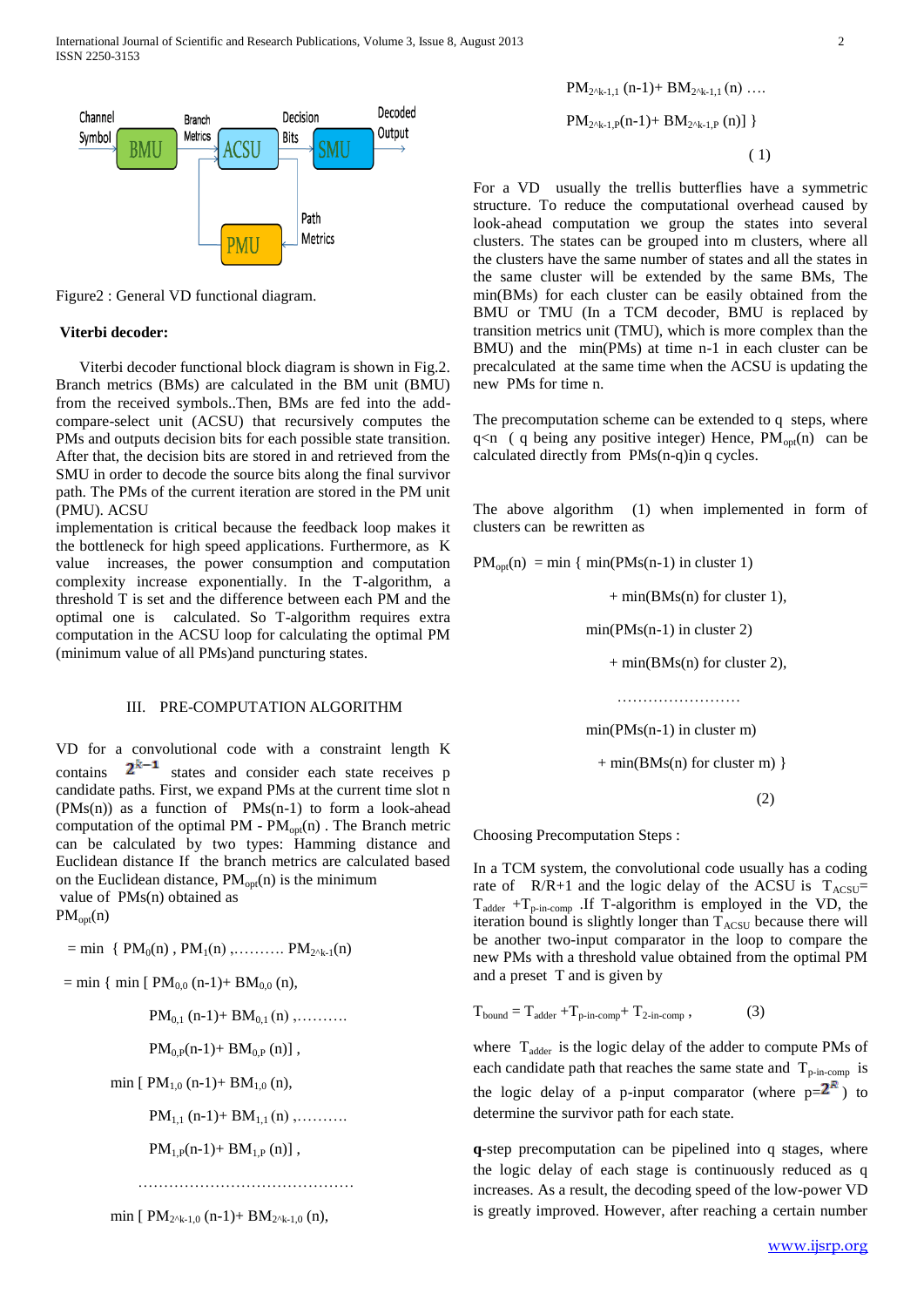of steps,  $q_b$  further precomputation would not result in additional benefits because of the inherent iteration bound of the ACSU loop.

We limit the comparison to be among only p or 2p metrics, to achieve the iteration bound expressed in (3), for the precomputation in each pipelining stage and assume that each stage reduces the number of the metrics to  $1/p$  (or  $2^{-R}$ ) of its input metrics. The smallest number of precomputation steps  $(q_b)$ ) meeting the theoretical iteration bound should satisfy

$$
\begin{aligned} \n\mathbf{[}\left(2\mathbf{I}^{\dagger}R\right) &\wedge q_{\mathbf{b}} \geq 2^{k-1}.\n\end{aligned} \tag{4}
$$
\n
$$
\text{Therefore } q_{\mathbf{b}} \geq \frac{k-1}{R} \text{ and we express this as}
$$
\n
$$
q_{\mathbf{b}} = \left[\frac{k-1}{R}\right]
$$

where [.] denotes ceiling function.

Computational overhead is an important factor that should be carefully evaluated. If there are m remaining metrics after comparison in a stage, the computational overhead from this stage is at least m addition operations. For a code with a constraint length k and q precomputation steps,the number of

metrics will reduce at a ratio of  $2<sup>q</sup>$  and the overall computational overhead is  $N_{overhead}$  (5) The estimated computational overhead increases exponentially to q. In a real design, the overhead increases even faster. Therefore, a small number of precomputational steps is preferred even though the iteration bound may not be fully satisfied. One- or two-step precomputation is a good choice in

most cases. For TCM systems, where high-rate convolutional codes are always employed, two steps of precomputation could achieve the iteration bound and also it reduces the computational overhead .

### IV. LOW- POWER VITERBI DECODER DESIGN

For 4-D 8PSK TCM system with code rate ½, since the precomputation algorithm always finds the accurate optimal PM, its BER performance is almost same as that of the conventional T-algorithm .

### *ACSU DESIGN :*

Convolutional encoder with *Rate ½ and length 9* is shown in fig(1). For convenience of discussion, we define the left-most register in Fig. 1 as the most-significant-bit (MSB) and the right-most register as the least-significant-bit (LSB).The 256 states and PMs are labeled from 0 to 255. The two-step precomputation in the ACSU feedback loop is expressed as

 $PM_{\text{opt}}(n) =$ 

```
Min [ min { 
 min (cluster 0 (n-2)+ min (BMG0(n-1)),
 min (cluster 1 (n-2)+ min (BMG1(n-1)),
  min (cluster 2 (n-2)+ min (BMG3 (n-1)),
 min (cluster 3(n-2) + min(BMG2(n-1)) }
```

```
+min(even BMs(n)), min { 
min (cluster 0 (n-2)+ min (BMG1(n-1)),
 min (cluster 1 (n-2)+ min (BMG0(n-1)),
 min (cluster 2 (n-2)+ min (BMG2 (n-1)),
min (cluster 3 (n-2)+ min (BMG3(n-1)) }
    +min(odd BMs(n)) ]
```
Where

Cluster  $0 = {PM_m \mid 0 \le m \le 255, m \mod 4 = 0}$ ;

Cluster 1=  $\{PM_m \mid 0 \le m \le 255, m \mod 4 = 2\}$ ;

Cluster 2=  $\{PM_m \mid 0 \le m \le 255, m \mod 4 = 1 \};$ 

Cluster 3=  $\{PM_m \mid 0 \le m \le 255, m \mod 4 = 3 \};$ 

BMG0=  $\{BM_m \mid 0 \le m \le 15, m \mod 4 = 0 \};$ 

BMG1={ BM<sub>m</sub>  $0 \le m \le 15$ , m mod 4 = 2};

BMG2= { $BM_m$  | 0 ≤m ≤15, m mod 4 = 1 };

BMG3= {  $BM_m$  |  $0 \le m \le 15$ , m mod 4 = 3};

The functional block diagram of the VD with two-step precomputation T-algorithm is shown in Fig. 3. The minimum value of each BM group (BMG) can be calculated in BMU or TMU and then passed to the "Threshold Generator" unit (TGU) to calculate ( $PM_{opt}$ +T). ( $PM_{opt}$ +T)and the new PMs are then compared in the "Purge Unit"(PU). The architecture of the TGU is shown in Fig. 4,



Figure 3 : 2-step pre-computation T –algorithm for VD

### *SMU Design:*

 There are two different types of SMU in the literature: trace back (TB) schemes and register exchange (RE) schemes. In the regular VD without any low-power schemes, SMU always outputs the decoded data from a fixed state if RE scheme is used, or traces back the survivor path from the fixed state if TB scheme is used. For VD incorporated with T-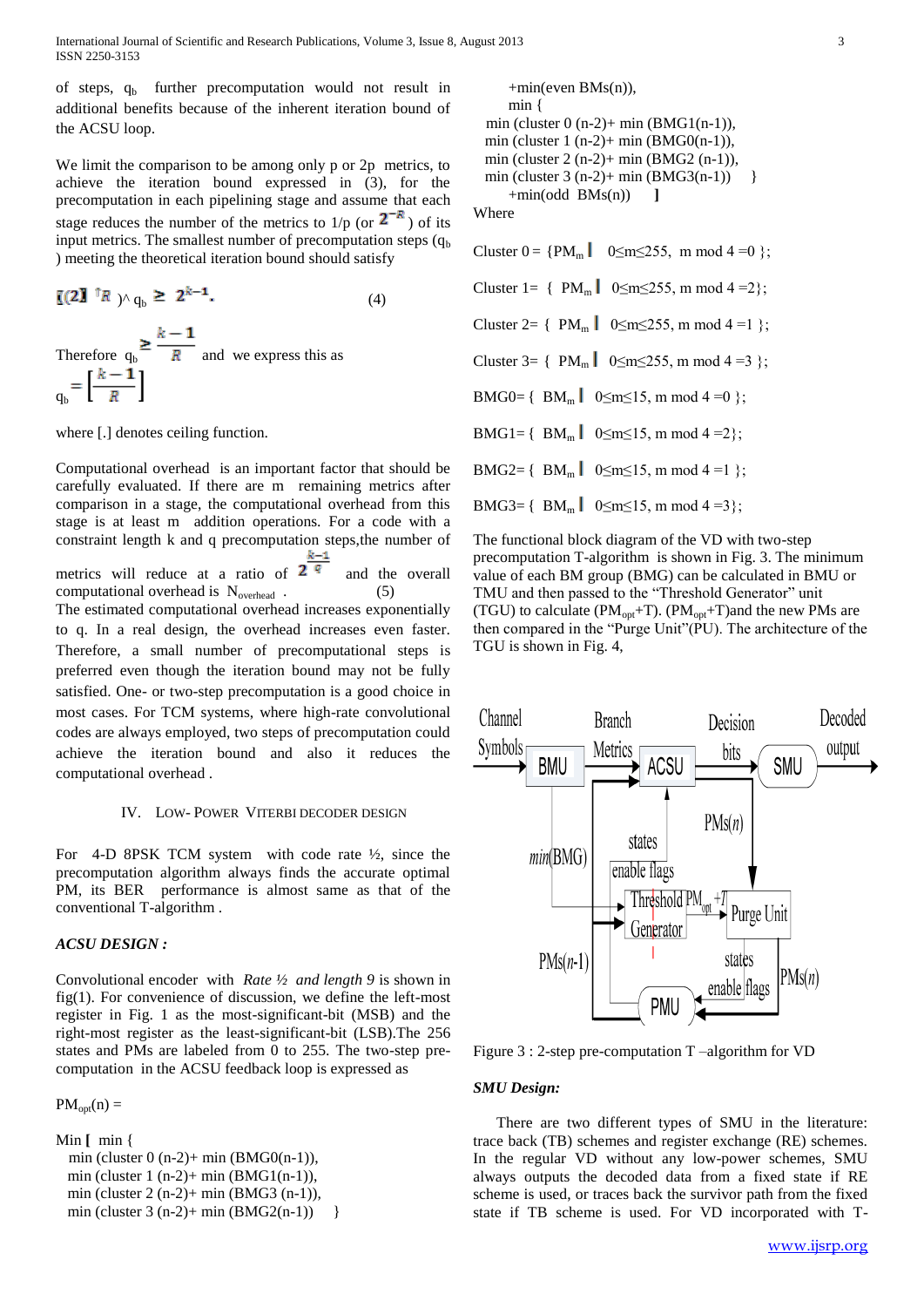International Journal of Scientific and Research Publications, Volume 3, Issue 8, August 2013 4 ISSN 2250-3153

algorithm, no state is guaranteed to be active at all clock cycles. Thus it is impossible to appoint a fixed state for either outputting the decoded bit (RE scheme) or starting the traceback process (TB scheme). In the conventional implementation of T-algorithm , the decoder can use the optimal state( state with  $PM<sub>oot</sub>$ ) which is always enabled, to output or trace back data. As the estimated  $PM_{opt}$  is calculated from PMs at the previous time slot, it is difficult to find the index of the optimal state in the process of searching for the  $PM_{opt}$ . A 256 –to- 8 priority encoder can be used for this purpose. The output of the priority encoder would be the unpurged state with the lowest index. Assuming the purged states have the flag "0" and other states are assigned the flag "1". Implementation of such direct 256-to-8 is not trivial ,so we employ four 4-to-2 priority encoders for the 256 -to -8 priority encoder. This is shown in Fig. 5. and it is simpler also.



Figure 4: Threshold Generator unit architecture



Figure 5: 256 -to -8 priority encoder architecture.

## **PROCESS ELEMENT TECHNIQUE :**

 Different protocols use different convolutional code and varied applications have different requirement for throughput, area and power. So design of reusable Viterbi decoder is important, too. In present project, a reusable Viterbi decoder was carried out. This decoder adopted the Process Element (PE) technique, which made it easy to adjust the throughput of the decoder by increasing or decreasing the number of PE. By the method of Same Address Write Back (SAWB), we reduced Min (odd BMs(n)) the number of registers to half in contrast with the method of ping-pong.

> This decoder supported punctured convolution code and was data-driven, which means the circuit was able to work under different data rate and avoid those invalid operations. The core parameters, such as the generation words of convolution code, the number of PE, the depth of TBU and maybe the radix of butterfly, are all configurable. By assembling different numbers of PE, we can get the state-serial, part parallel or full parallel structure of Viterbi decoder. And because the PMU is scattered into each PE, this structure is more area efficient.



Figure 6: Structure of process element.

# **5. SYNTHESIS AND SIMULATION RESULT:**